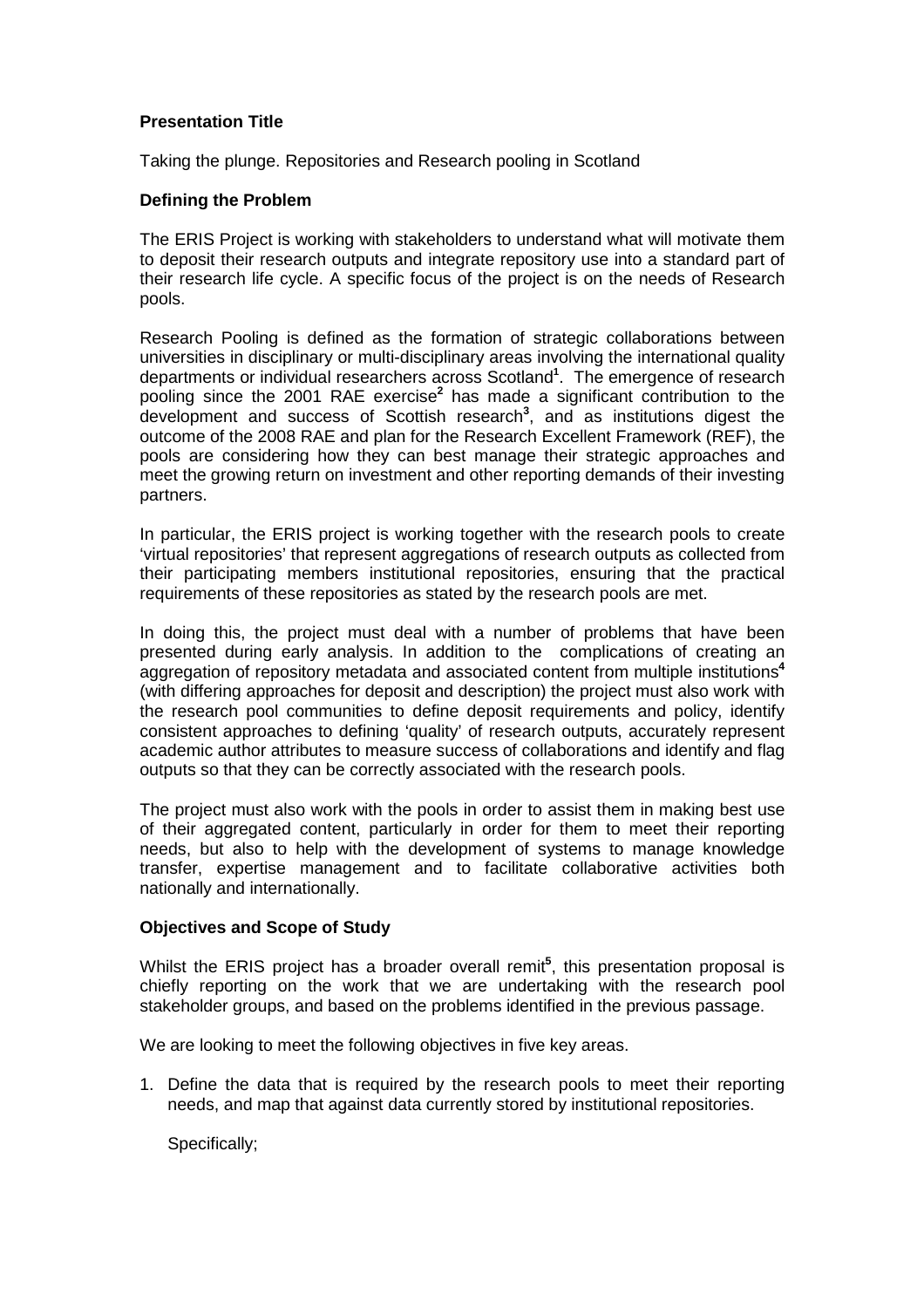- Identify what is defined by the research pools as making up research output, i.e. pre-print, post-print or grey literature
- Identify what the research pools define as being a 'quality' output for reporting purposes.
- Define how research pool outputs can be identified from amongst other IR content.
- 2. Working with the research pools, identify how they would like to interact with the virtual repository spaces once they are in place, for example through the provision of standard report formats, or via more open approaches such database driven queries or via application interfaces (API)
- 3. With the knowledge of what the pools would like to collate, and what they would like to be able to do with the data, review existing data available in Scottish institutional repositories to identify the 'gaps' that need to be filled, and translate these into system requirements that will allow for the development of enhanced (local) repository functions.
- 4. Developing a critical mass of content. Working with the research pools, the institutions and other national pressure groups, propose strategies for ensuring that as complete a record as possible is deposited into institutional repositories to ensure that there is a sufficient overall coverage of research pool content, such that the virtual repository spaces are able to provide the data that the pools need for reporting and management purposes.
- 5. Based on the identified demand, establish the business case for centralised services to support the repository information needs of research pooling, and identify if there is sufficient call for such services to offer sustainability in the long term.

# **Reporting on Methods,**

The following methods have been used to collect data required by the project. The presentation will summarise these approaches, and how the resulting data and observations are being used to inform the ongoing work.

- Collection of qualitative data on the research pools gained through meetings with senior pool staff, and in particular with the pool administrators
- A review of the formative evaluation requirements for research pooling commissioned by Scottish Funding Council<sup>6</sup> and a review of needs against the latest UK REF consultation documents**<sup>7</sup>**
- The undertaking of a technical review of metadata requirements and a gap analysis between existing and desired 'enhanced' repositories
- How results from the data collection have been fed into the project workpackages responsible for the development of the aggregation and harvesting architecture
- The undertaking of a review of current strategies deployed by Scottish institutions for engaging with researchers, academics and other third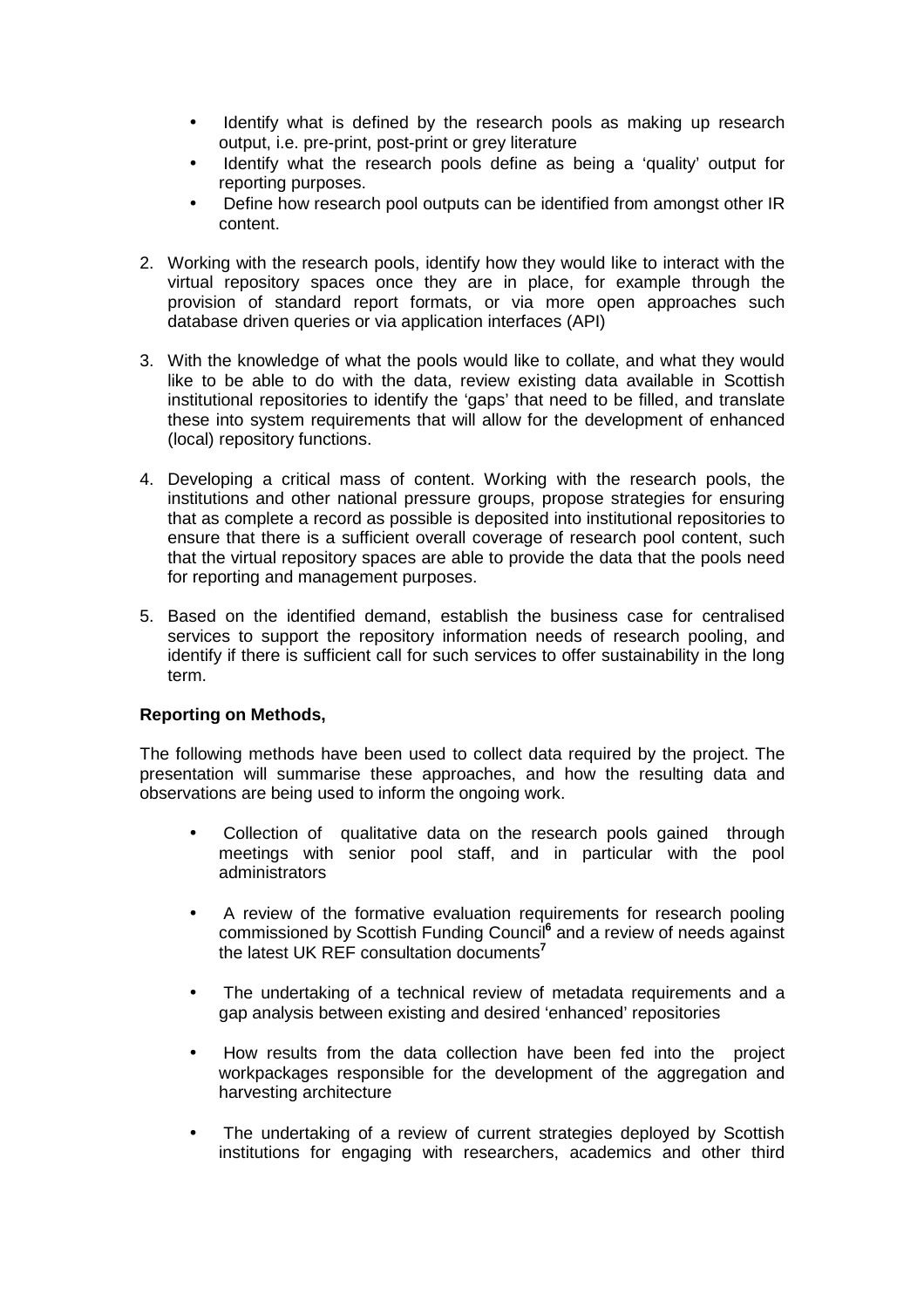parties (such as subject repositories) for the purposes of building an institutional record of research outputs.

NOTE: The ERIS Project is currently work in progress at the point of submission and results and/or observations may be subject to some change between now and the conference date.

### **Results and Initial observations**

Our investigations have revealed a number of requirements that the research pools wish to meet, some of a higher priority than others. The task now is to prioritise these requirements with the pools, and implement solutions, both via enhancements to existing local repository systems, and through new developments, particularly around the central aggregation and its 'virtual repositories'

The presentation will summarise the following identified requirements;

- Provide the means to identify the sum total of output for the pool
- Provide a showcase of output on behalf of the pool
- Provide the ability to record evidence of impact against published materials and projects
- Ensure content is accessible as much as is possible, and ensure that it is searchable and visible through standard search engines such as Google
- Provide the ability to relate outputs to funding programmes/projects
- Identify compliance of deposited outputs against funding programme mandates
- To provide information on the success of collaboration efforts, brought on and facilitated by the pools (intra and extra pool)
- Develop the definition of, and recommended approaches for the measurement of quantity and quality of outputs by research pool members (needs to be both information to assist in a summative evaluation, and through provision of simple bibliometrics such as citation counts)
- Facilitate knowledge/expertise management based on information gained through examining research outputs
- Identify the impact of capital investment in resources (other than human) for example due to improved facilities and services brought about through pool investment.
- Provide information to manage efficiency of spend in research using knowledge of cross institutional outputs to prevent re-inventing the wheel in research areas
- Provide information to assist with management of strategic investment in areas/institutions in order to 'up' overall quality of research works - i.e. where to spend money on additional resources
- Maintain alignment with the REF (e.g. keep notions of 'quality' as expressed by the REF in line with notions of 'quality' by the pool)

# **Conclusions**

Scotland is uniquely placed with the way in which research pools have been set up, and can demonstrate the value that they have brought to Scottish research over the past 5 years. Research pools themselves are continuing to develop, and as initial funding cycles start to come to a close, they are in more of a need than ever for management information that will allow them to plan for the future.